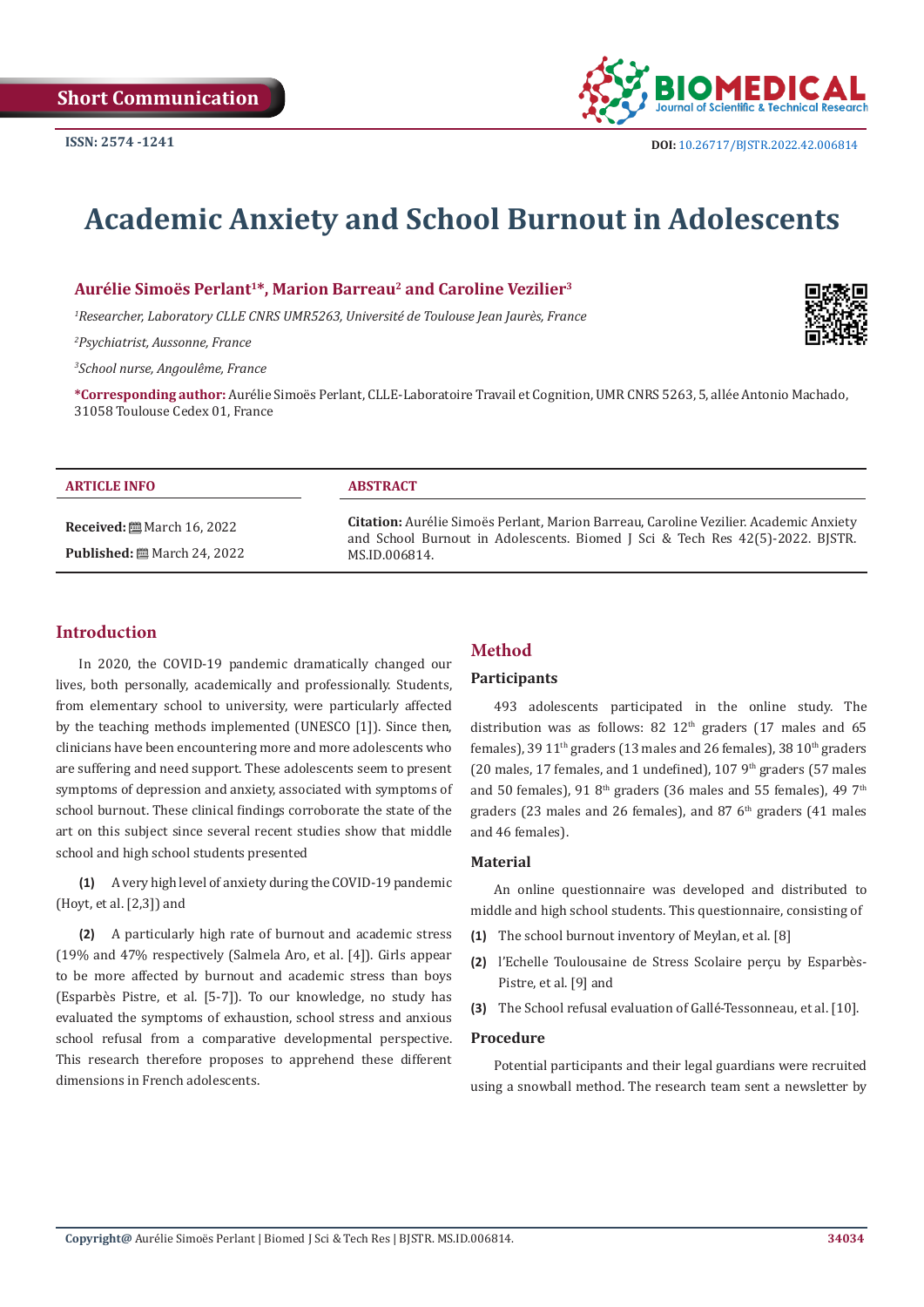e-mail to a few personal contacts selected according to the study's inclusion criteria who had agreed to distribute this message to other people they knew who met the study criteria. The anonymity of the data did not allow the participant to go back to their answers after completing the questionnaire.

# **Results**

A 2 (Gender) x 7 (Grade levels: 6<sup>th</sup> to 12<sup>th</sup>) ANOVA was performed on the scores on the three tests

- **(1)** School burnout,
- **(2)** Perceived school stress, and
- **(3)** Anxious school refusal.

The ANOVA showed that the gender effect was significant for perceived school stress,  $F(2,413) = 8.727$ ,  $p < .001$ ,  $p^2p = .04$ . Girls, across all grade levels, were significantly more academically stressed than boys (39.64 vs. 37). Although this trend was found descriptively for school burnout and anxious school refusal, the differences were not significant (all p's, ns.). In contrast, the effect of grade levels was significant regardless of test (all  $p's < .05$ ). Fisher LSD post-hoc analysis to determine significant differences between group means was conducted for each test and is expanded upon below.

# **Burnout Scolaire**

The analysis shows

- **(1)** 6th graders had a significantly lower school burnout score than more advanced students,
- **(2)** The scores of students in  $7<sup>th</sup>$ ,  $8<sup>th</sup>$  and  $9<sup>th</sup>$  grade were globally close,
- **(3)** The highest school burnout scores were found for 12<sup>th</sup> and 10<sup>th</sup> graders.

The descriptive analysis showed that  $73.17\%$  of  $12<sup>th</sup>$  graders, 55.26% of  $11<sup>th</sup>$  graders, 84.21% of  $10<sup>th</sup>$  graders, 49.53% of 9<sup>th</sup> graders, 34.07% of 8<sup>th</sup> graders, 40.82% of 7<sup>th</sup> graders and 12.64% of 6th graders met or exceeded the threshold for school burnout.

#### **Stress Scolaire Perçu**

The analysis shows

- **(1)** Students in 6th grade have a significantly lower perceived school stress score than more advanced students,
- **(2)** High school students have a significantly higher perceived school stress score than middle school students. The descriptive analysis showed that  $78.05\%$  of  $12<sup>th</sup>$  graders, 64.10% of 11<sup>th</sup> graders, 76.32% of 10<sup>th</sup> graders, 42.06% of 9<sup>th</sup>

graders, 38.46% of  $8<sup>th</sup>$  graders, 24.49% of the  $7<sup>th</sup>$  graders and 11.49% of 6<sup>th</sup> graders had high academic stress.

#### **Anxious School Refusal**

The analysis shows

- **(1)** The students in  $6<sup>th</sup>$  grade have a significantly lower academic anxiety refusal score than more advanced students,
- **(2)** High school students score significantly higher than college students.

The descriptive analysis showed that  $48.78\%$  of  $12<sup>th</sup>$  graders, 43.59% of  $11<sup>th</sup>$  graders, 52.63% of  $10<sup>th</sup>$  graders, 30.84% of 9<sup>th</sup> graders, 30.77% of 8th graders, 30.61% of 7th graders and 9.19% of 6th graders showed anxious school refusal.

# **Discussion**

As far as developmental aspects are concerned, the most positive result concerns the French 6<sup>th</sup> graders interviewed in this survey. Between 9% and 12% of them present school stress, anxious school refusal and/or school burnout. This proportion is much lower than that found in the literature on perceived school stress (e.g., Esparbès Pistre, et al. [5]). The second point to emphasize concerns the significant difference observed between the scores of high school students and those of middle school students on the different scales. Although some work has been conducted with middle school students internationally (Sun, et al. [11]), to our knowledge, no comparative middle school/high school study has been conducted on these topics. Nevertheless, our results seem to be consistent with Jeong, et al. [12] findings that middle schoolers' academic stress appears to be rather average without distinguishing between the sexes. The third important point arising from our results concerns high school students. These adolescents are globally the most prone to school stress, anxious school refusal and school burnout, with average scores close to the thresholds of maximum difficulties. The descriptive data are alarming, with nearly three-quarters of the students in the  $12<sup>th</sup>$  and  $10<sup>th</sup>$  grades of our sample experiencing school burnout and/or high school stress. Further studies will undoubtedly be necessary to understand the evolution of the psychological state of adolescents in relation to the evolution of the health and social situation in France.

# **References**

- 1. [\(2020\) UNESCO. Nurturing the social and emotional well-being of](https://unesdoc.unesco.org/ark:/48223/pf0000373271) [children and young people during crises. UNESCOCOVID-19 Education](https://unesdoc.unesco.org/ark:/48223/pf0000373271) [Response.](https://unesdoc.unesco.org/ark:/48223/pf0000373271)
- 2. [Hoyt L T, Cohen A K, Dull B, Maker Castro E, Yazdani N, et al. \(2021\)](https://www.jahonline.org/article/S1054-139X(20)30646-7/fulltext) ["Constant stress has become the new normal": Stress and anxiety](https://www.jahonline.org/article/S1054-139X(20)30646-7/fulltext) [inequalities among U.S. College students in the time of COVID-19. Journal](https://www.jahonline.org/article/S1054-139X(20)30646-7/fulltext) [of Adolescent Health 68\(2\): 270-276.](https://www.jahonline.org/article/S1054-139X(20)30646-7/fulltext)